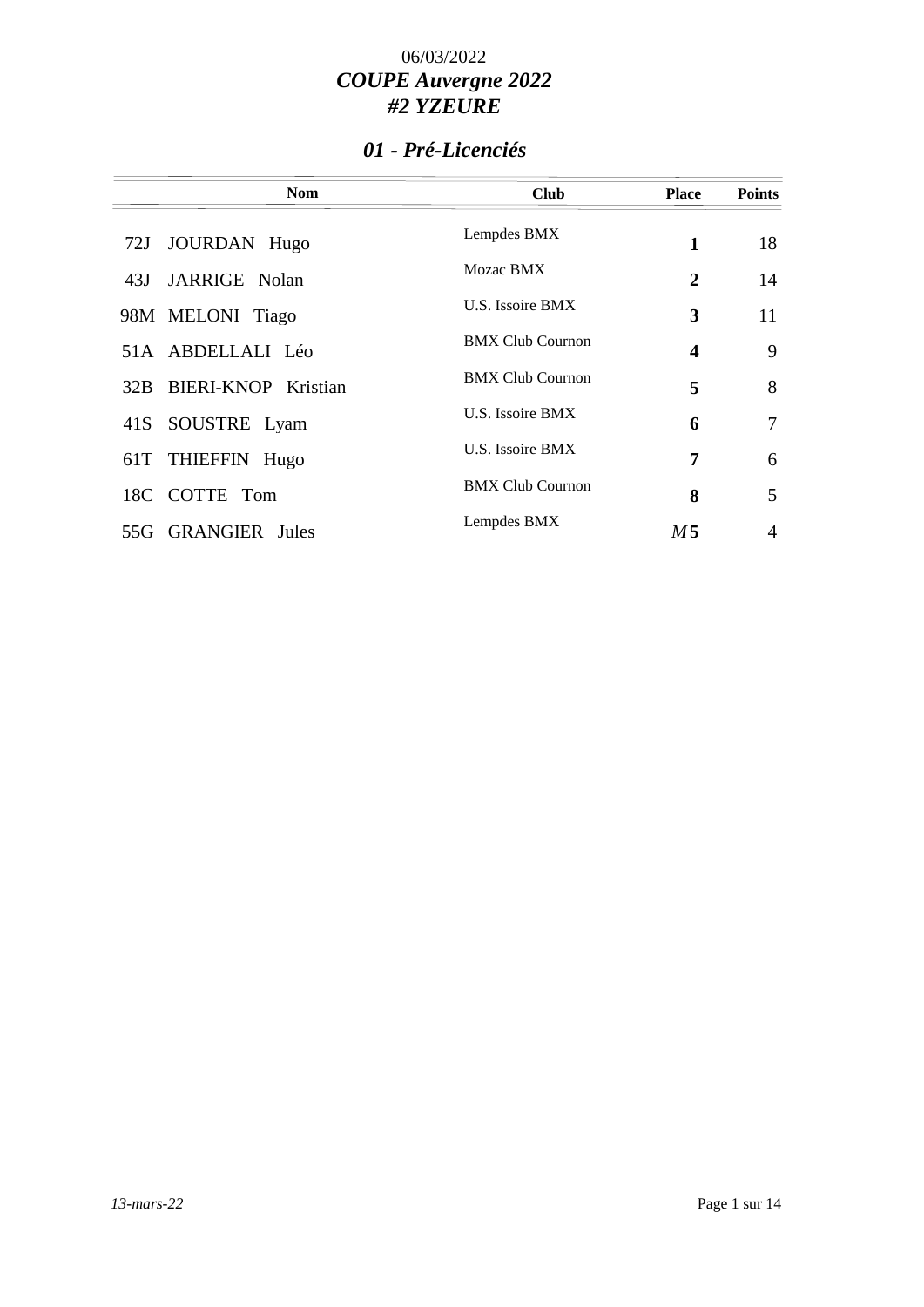### *02 - Pré-Licenciées Poussines Filles*

| <b>Nom</b>         | <b>Club</b>                | <b>Place</b>   | <b>Points</b>               |
|--------------------|----------------------------|----------------|-----------------------------|
| 48B BOURNEIX Mahé  | Lempdes BMX                | M1             | 11                          |
| 72C COLOMBET Célia | <b>BMX Club Orcines</b>    | M <sub>2</sub> |                             |
| 26G GRAILLOT Mila  | <b>ASGU Bertranges BMX</b> | M3             | 4                           |
| 34H HOSTIER Lily   | U.S. Issoire BMX           | M 4            | $\mathcal{D}_{\mathcal{L}}$ |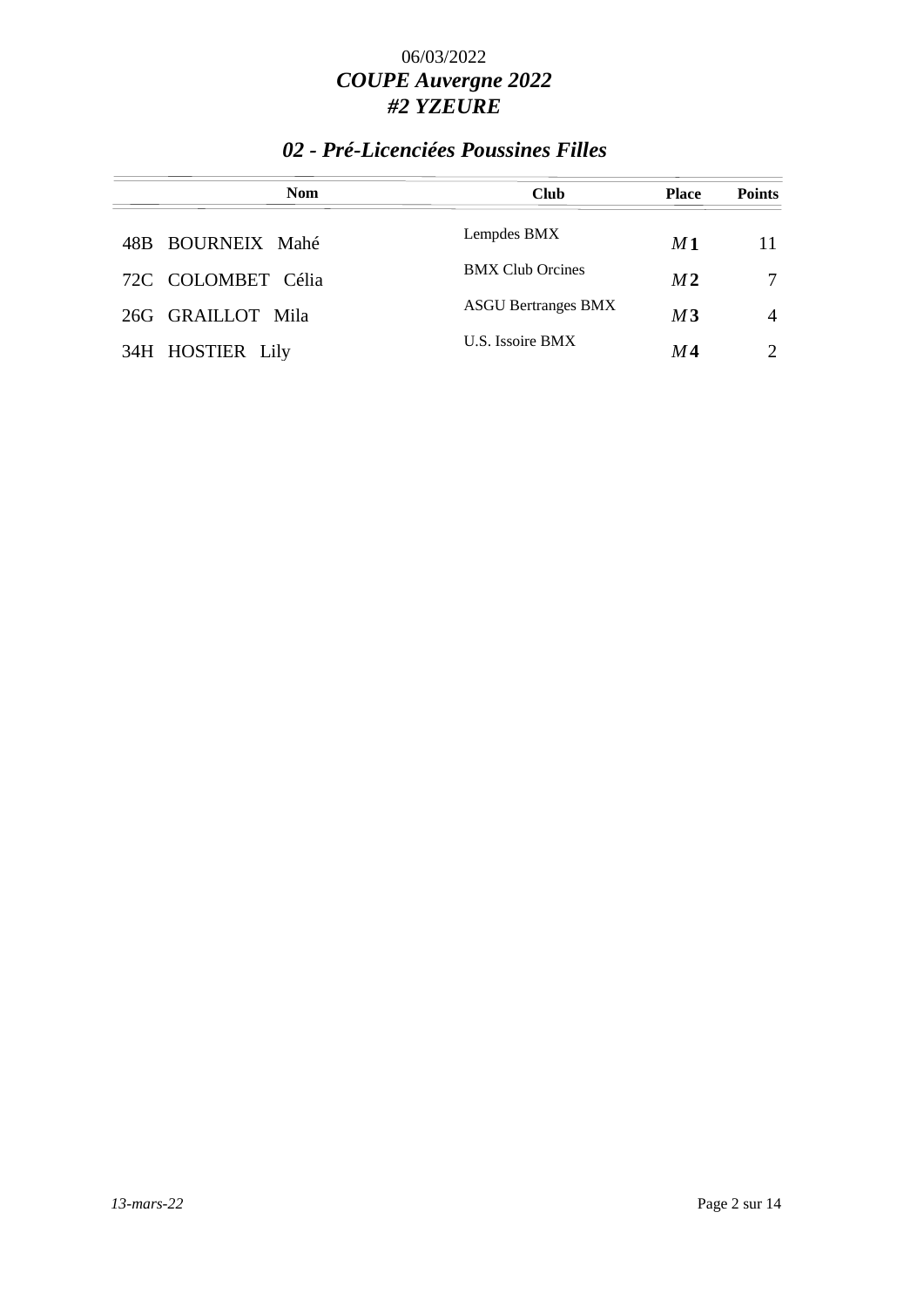### *03 - Poussins*

|                 | <b>Nom</b>                  | <b>Club</b>                | <b>Place</b>   | <b>Points</b> |
|-----------------|-----------------------------|----------------------------|----------------|---------------|
|                 | 48L LASCOMBES Marin         | <b>BMX Club Cournon</b>    | $\mathbf{1}$   | 26            |
| 60B             | <b>BONY</b> Gabriel         | <b>BMX Club Cournon</b>    | $\overline{2}$ | 22            |
| 11E             | <b>ESCARE</b> Gabin         | <b>BMX Club Cournon</b>    | 3              | 19            |
| 41B             | <b>BERNIER MAEL</b>         | <b>ASGU Bertranges BMX</b> | 4              | 17            |
| 13C             | <b>CAROLINE</b> Mathis      | <b>BMX Club Cournon</b>    | 5              | 16            |
| 32 <sub>O</sub> | <b>OSTAILLER</b> Timael     | U.S. Issoire BMX           | 6              | 15            |
| 59C             | <b>CEIDE MORLAT Gabriel</b> | <b>BMX Neuville</b>        | 7              | 14            |
| 04B             | <b>BARREIRO</b> Clément     | Lempdes BMX                | 8              | 13            |
| 21B             | <b>BENETRIX Paul</b>        | Lempdes BMX                | 1/25           | 12            |
|                 | 06D DETTORRE Gaetan         | Mozac BMX                  | 1/25           | 12            |
|                 | 02D DULAC Tyron             | Mozac BMX                  | 1/26           | 11            |
|                 | 30M MOREAU Mael             | <b>ASGU Bertranges BMX</b> | 1/26           | 11            |
|                 | 95C CUZIN Lenny             | Gerzat Arverne BMX         | 1/27           | 10            |
|                 | 82G GOBET Simon             | <b>ASGU Bertranges BMX</b> | 1/27           | 10            |
| 40B             | <b>BRANDT</b> Menzo         | Gerzat Arverne BMX         | 1/28           | 9             |
|                 | 27M MICHEL Léo              | Lempdes BMX                | 1/28           | 9             |
|                 | 01A ARCHIMBAUD Valentin     | Mozac BMX                  | 1/45           | 8             |
|                 | 02C CHEMINET Arthur         | Montlucon BMX              | 1/45           | 8             |
|                 | 97L LAPATRIE DO COUTO Lucas | <b>BMX Club Cournon</b>    | 1/45           | 8             |
|                 | 90Q QUAIREL Loenn           | Lempdes BMX                | 1/45           | 8             |
|                 | 34D DALSANT Dylan           | U.S. Issoire BMX           | 1/46           | $\tau$        |
| 66D             | DELIVERT TISSIER Noé        | U.S. Issoire BMX           | 1/46           | 7             |
| 36I             | IMBERT Joan                 | <b>BMX Yzeure</b>          | 1/46           | 7             |
|                 | 91V VALLE FLOREANI Ugo      | <b>ASGU Bertranges BMX</b> | 1/46           | 7             |
|                 | 06F FAVART Thylan           | Montlucon BMX              | 1/47           | 6             |
|                 | 09H HOMBREUX Hugo           | <b>BMX Yzeure</b>          | 1/47           | 6             |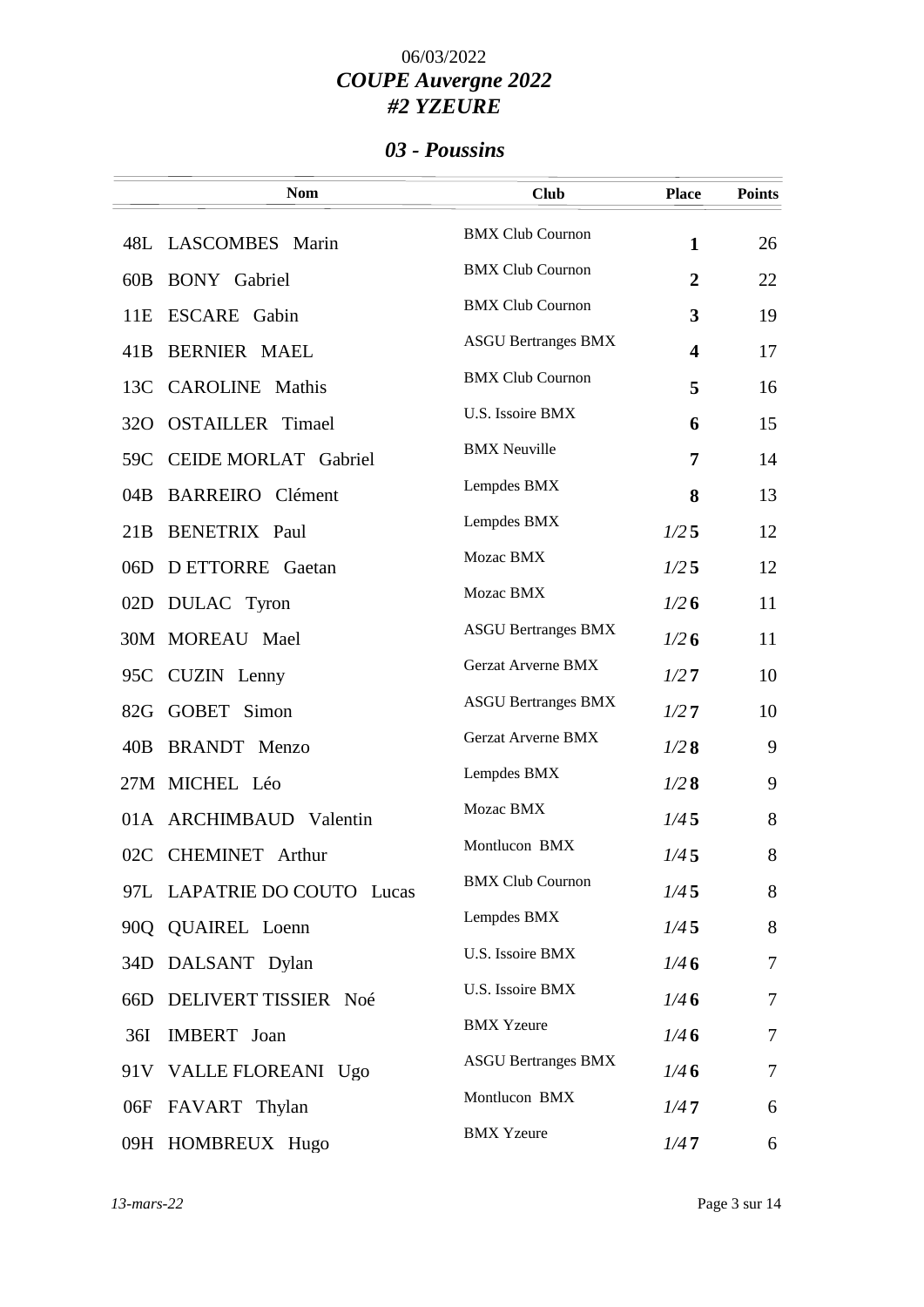### *03 - Poussins*

|     | <b>Nom</b>             | <b>Club</b>                | <b>Place</b>   | <b>Points</b>  |
|-----|------------------------|----------------------------|----------------|----------------|
|     | 85M MAJ Victor         | Mozac BMX                  | 1/47           | 6              |
|     | 07T TALAMY Baptiste    | Lempdes BMX                | 1/47           | 6              |
| 11F | <b>FERRARI</b> Goran   | <b>BMX</b> Yzeure          | 1/48           | 5              |
|     | 61L LECHER Hugo        | <b>Gerzat Arverne BMX</b>  | 1/48           | 5              |
|     | 20M MOTOT Robin        | U.S. Issoire BMX           | 1/48           | 5              |
|     | 92R RONDEPIERRE Mathéo | <b>BMX</b> Yzeure          | 1/48           | 5              |
| 79B | <b>BRISE</b> Gabriel   | <b>ASGU Bertranges BMX</b> | M <sub>5</sub> | $\overline{4}$ |
|     | 25C CHABANON Samuel    | Mozac BMX                  | M <sub>5</sub> | $\overline{4}$ |
| 28D | DELAGE Léo             | <b>Gerzat Arverne BMX</b>  | M <sub>5</sub> | $\overline{4}$ |
|     | 75G GUILLAUMON Romain  | Mozac BMX                  | M <sub>5</sub> | $\overline{4}$ |
|     | 89K KOEBERLE Roméo     | Mozac BMX                  | M <sub>5</sub> | $\overline{4}$ |
|     | 38N NOIROT Jules       | <b>ASGU Bertranges BMX</b> | M <sub>5</sub> | $\overline{4}$ |
| 10S | SUBTIL Martin          | <b>ASGU Bertranges BMX</b> | M <sub>5</sub> | $\overline{4}$ |
|     | 77C CHANUT Hayden      | Montlucon BMX              | M6             | 3              |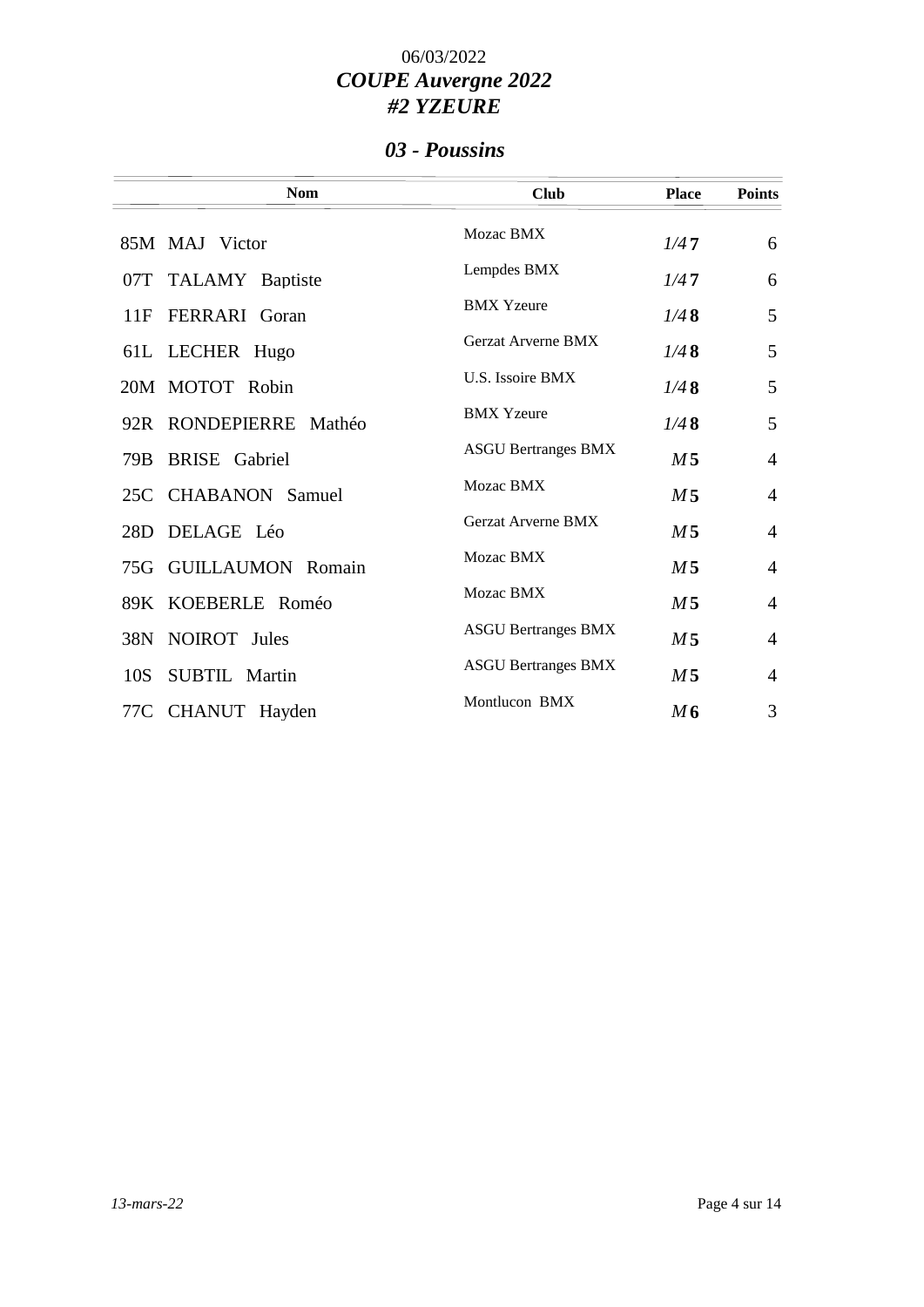# *04 - Pupilles*

|     | <b>Nom</b>               | <b>Club</b>                | <b>Place</b>            | <b>Points</b> |
|-----|--------------------------|----------------------------|-------------------------|---------------|
|     | 30R RAIROLLE Chad        | Gerzat Arverne BMX         | $\mathbf{1}$            | 26            |
|     | 69C CHIARILLI Colin      | <b>BMX Club Cournon</b>    | $\overline{2}$          | 22            |
|     | 82V VIDAL Enzo           | Lempdes BMX                | 3                       | 19            |
|     | 92V VIBET Morgan         | U.S. Issoire BMX           | $\overline{\mathbf{4}}$ | 17            |
| 56B | <b>BLANC</b> Ilyan       | <b>BMX Club Cournon</b>    | 5                       | 16            |
|     | 43L LACOGNE Lois         | Lempdes BMX                | 6                       | 15            |
|     | 63C CASSAGNE Martin      | Mozac BMX                  | 7                       | 14            |
| 75C | <b>CITERNE</b> Evan      | Gerzat Arverne BMX         | 8                       | 13            |
| 07H | HOBENICHE Maxime         | U.S. Issoire BMX           | 1/25                    | 12            |
| 70P | PETER Ghislain           | Gerzat Arverne BMX         | 1/25                    | 12            |
|     | 52A AGAOUA Mae           | Lempdes BMX                | 1/26                    | 11            |
| 54B | <b>BOUCHERET</b> Ethan   | <b>BMX Club Orcines</b>    | 1/26                    | 11            |
| 61D | DUMAS Raphael            | <b>BMX Club Cournon</b>    | 1/27                    | 10            |
|     | 96G GRAILLOT Ethan       | <b>ASGU Bertranges BMX</b> | 1/27                    | 10            |
|     | 50A ABDELLALI Lucas      | <b>BMX Club Cournon</b>    | 1/28                    | 9             |
|     | 68M MONNET Lubin         | <b>BMX Club Orcines</b>    | 1/28                    | 9             |
| 13B | <b>BLANC</b> Gabin       | <b>BMX Club Cournon</b>    | 1/45                    | 8             |
|     | 22D DELCROIX Mylann      | Montlucon BMX              | 1/45                    | 8             |
| 12S | SAHRAOUI BOSHART Achille | <b>ASGU Bertranges BMX</b> | 1/45                    | 8             |
| 65S | <b>SEMONS</b> Quentin    | <b>BMX Club Cournon</b>    | 1/45                    | 8             |
| 24B | <b>BONCORI</b> Joris     | U.S. Issoire BMX           | 1/46                    | 7             |
| 12D | <b>DEBRION</b> Enzo      | <b>BMX Club Cournon</b>    | 1/46                    | 7             |
|     | 01L LACASSAGNE Simon     | <b>BMX Club Cournon</b>    | 1/46                    | 7             |
| 30R | RIBIERE Mathéo           | Mozac BMX                  | 1/46                    | 7             |
|     | 33C CHAMBON Gabin        | Lempdes BMX                | 1/47                    | 6             |
| 01J | JOUVET Nathan            | <b>BMX Club Cournon</b>    | 1/47                    | 6             |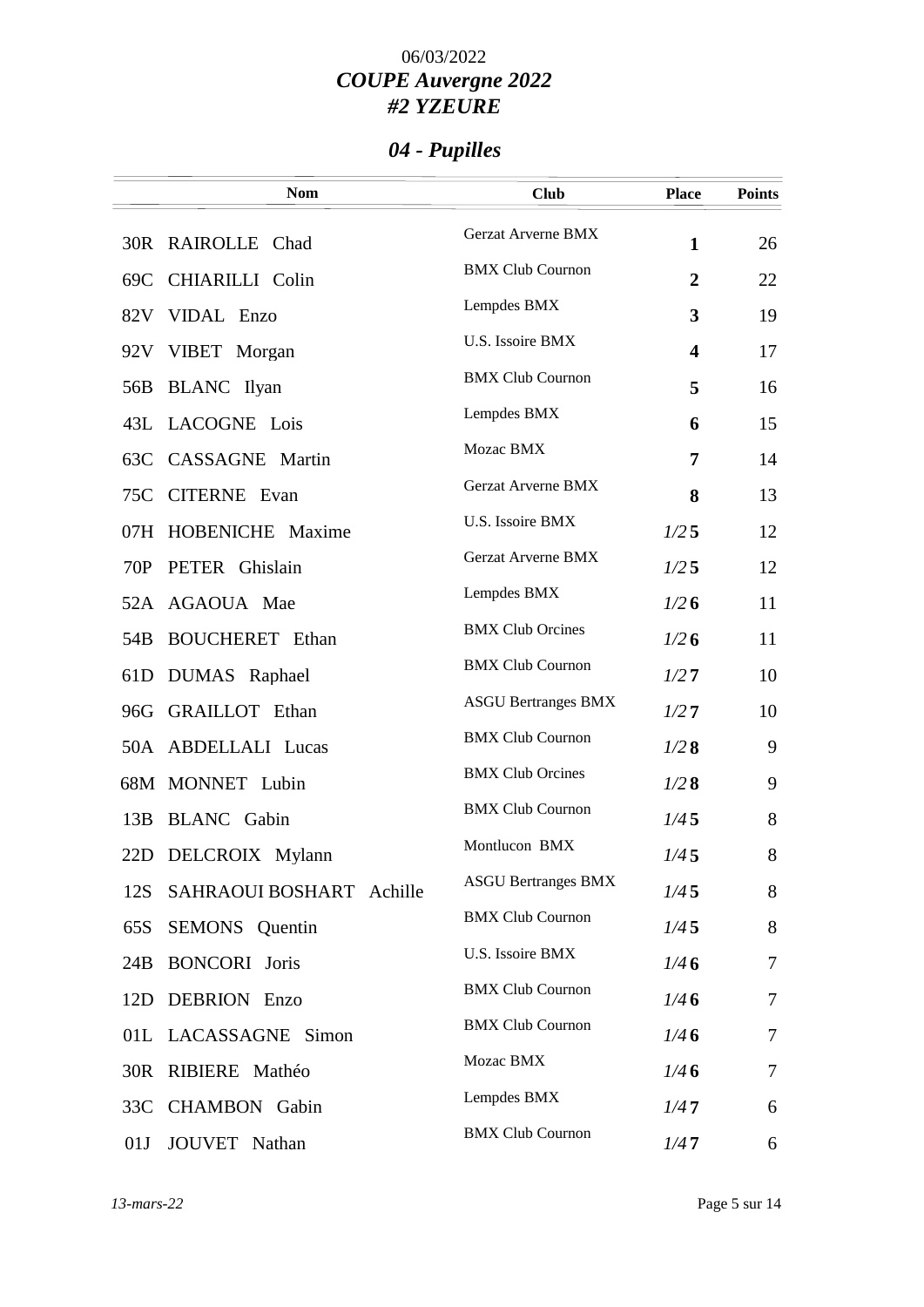# *04 - Pupilles*

| <b>Nom</b>                         | <b>Club</b>               | <b>Place</b>   | <b>Points</b>  |
|------------------------------------|---------------------------|----------------|----------------|
| THIEFFIN Tom<br>39T                | U.S. Issoire BMX          | 1/47           | 6              |
| 86V VIDAL Louka                    | Lempdes BMX               | 1/47           | 6              |
| ESCARE Jean<br>85E                 | <b>BMX Club Cournon</b>   | 1/48           | 5              |
| 58L LAURENT Morgan                 | Mozac BMX                 | 1/48           | 5              |
| 30M MOREL DAROS Léo                | U.S. Issoire BMX          | 1/48           | 5              |
| 87R RENARD Gaspard                 | <b>BMX Club Cournon</b>   | 1/48           | 5              |
| 23B<br>BIGNET Théo                 | Montlucon BMX             | M <sub>5</sub> | $\overline{4}$ |
| <b>BLANCHON</b> Samuel<br>69B      | Condat BMX Club           | M <sub>5</sub> | $\overline{4}$ |
| <b>BROU</b> Romain<br>44B          | <b>BMX Club Cournon</b>   | M <sub>5</sub> | $\overline{4}$ |
| FELIP JORDANA Eliott<br>06F        | <b>BMX</b> Yzeure         | M <sub>5</sub> | $\overline{4}$ |
| <b>GUERET RAYMOND</b> Jules<br>98G | <b>BMX Yzeure</b>         | M <sub>5</sub> | $\overline{4}$ |
| NERAT Lilian<br>89N                | Montlucon BMX             | M <sub>5</sub> | $\overline{4}$ |
| THEUIL Leano<br>01T                | Gerzat Arverne BMX        | M <sub>5</sub> | $\overline{4}$ |
| 03V VIALLARD Camille               | <b>BMX Club Orcines</b>   | M <sub>5</sub> | $\overline{4}$ |
| <b>BARTHES</b> Enzo<br>63B         | <b>BMX Club Cournon</b>   | M6             | 3              |
| <b>BELLYNCK Yllan</b><br>27B       | Montlucon BMX             | M6             | 3              |
|                                    | <b>BMX Club Cournon</b>   | M6             |                |
| 85C CHAMBARAUD Lucas               | U.S. Issoire BMX          |                | 3              |
| 10M MELONI Enzo                    | <b>BMX</b> Yzeure         | M6             | 3              |
| 28R ROGUE Baptiste                 | Mozac BMX                 | M6             | 3              |
| 30T<br>TABART Raphael              | <b>BMX</b> Yzeure         | M6             | 3              |
| <b>CLERC</b> Anatole<br>52C        | <b>Gerzat Arverne BMX</b> | M <sub>7</sub> | 2              |
| 40H HEUZARD Soan                   | Montlucon BMX             | M <sub>7</sub> | $\overline{2}$ |
| PERROT Louka<br>75P                |                           | M <sub>7</sub> | 2              |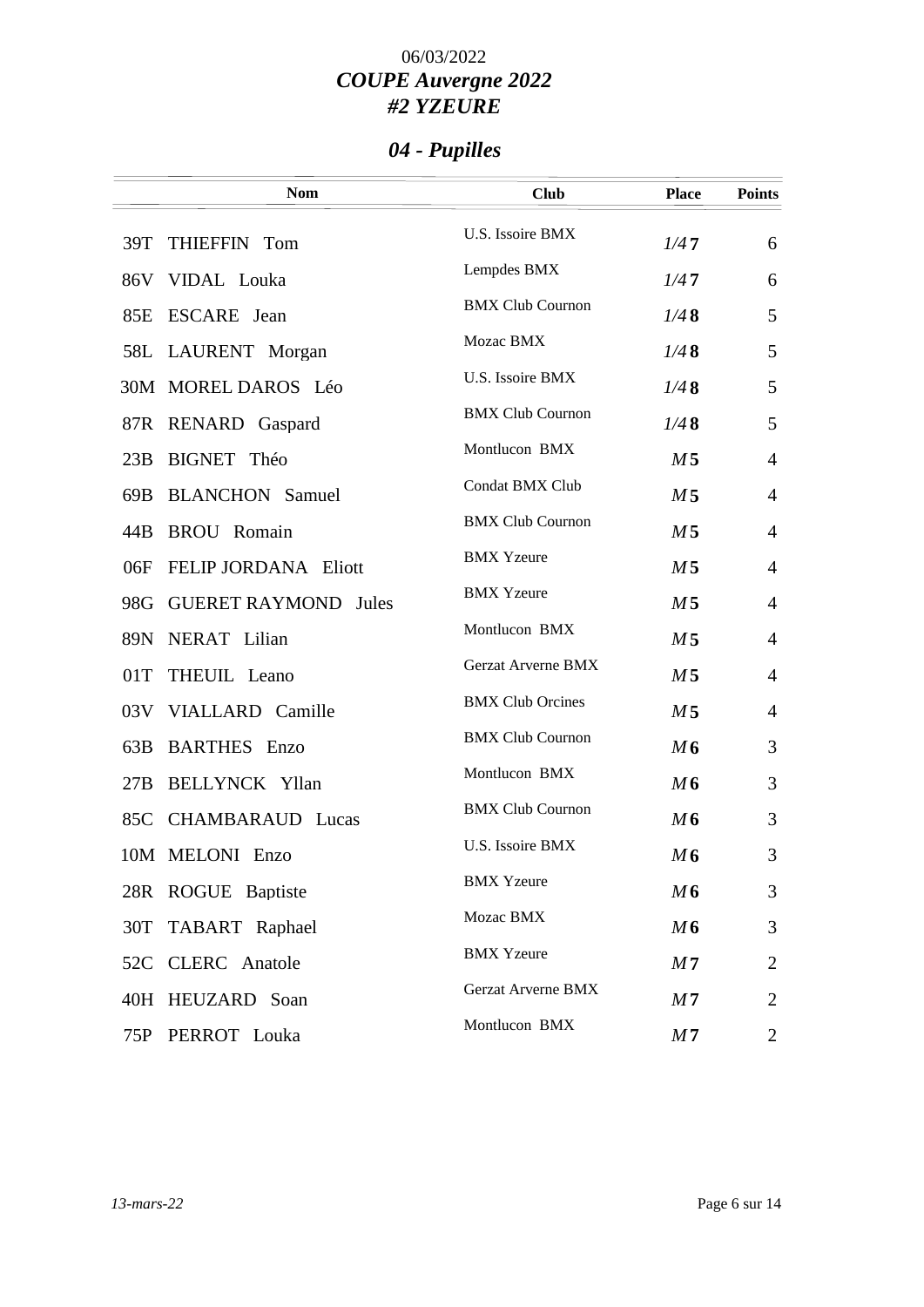# *05 - Pupilles Benjamines Filles*

| <b>Nom</b>             | <b>Club</b>             | <b>Place</b>   | <b>Points</b> |
|------------------------|-------------------------|----------------|---------------|
| 80R RICHARD Romane     | Lempdes BMX             | M 1            | 10            |
| 24V VEZZETTI Mylena    | U.S. Issoire BMX        | M <sub>2</sub> | 6             |
| 79B BOUCHERET Eléanore | <b>BMX Club Orcines</b> | M 3            | $\mathcal{R}$ |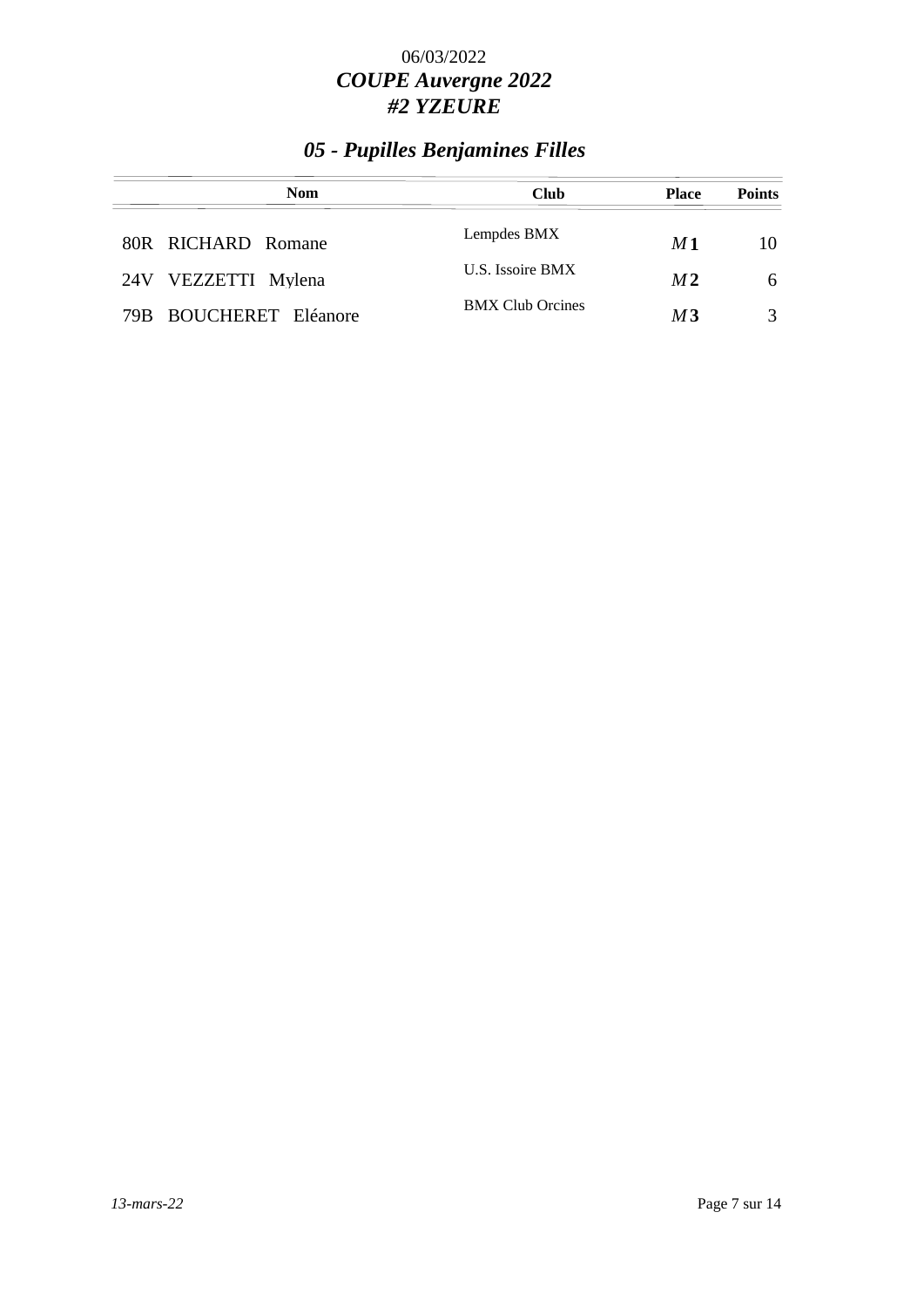# *06 - Benjamins*

|                 | <b>Nom</b>                    | <b>Club</b>                | <b>Place</b>            | <b>Points</b>  |
|-----------------|-------------------------------|----------------------------|-------------------------|----------------|
|                 | 06D DUBESSET Fabio            | <b>BMX Club Cournon</b>    | $\mathbf{1}$            | 26             |
| 17G             | <b>GENTES Mattéo</b>          | U.S. Issoire BMX           | $\overline{2}$          | 22             |
| 17S             | SUBTIL Timéo                  | <b>ASGU Bertranges BMX</b> | 3                       | 19             |
| 74F             | FAYE Loukas                   | Lempdes BMX                | $\overline{\mathbf{4}}$ | 17             |
| 33B             | <b>BARBOSA</b> Charly         | Lempdes BMX                | 5                       | 16             |
| 43T             | TRANCHET Paul                 | U.S. Issoire BMX           | 6                       | 15             |
| 98V             | <b>VERDIER TOURRET Driss</b>  | U.S. Issoire BMX           | 7                       | 14             |
| 08C             | COLOMBET Timéo                | <b>BMX Club Orcines</b>    | 8                       | 13             |
|                 | 23A ANTUNES Soan              | Lempdes BMX                | 1/25                    | 12             |
| 22P             | PELLETIER Maxime              | Montlucon BMX              | 1/25                    | 12             |
|                 | 33M MANDONNET Loé             | <b>BMX Club Cournon</b>    | 1/26                    | 11             |
|                 | 17V VACHELARD Gabin           | Montlucon BMX              | 1/26                    | 11             |
|                 | 37A AUBERGER Yohan            | Lempdes BMX                | 1/27                    | 10             |
| 03Q             | <b>QUAIREL Maxence</b>        | Lempdes BMX                | 1/27                    | 10             |
|                 | 27L LABAMAR PHIBEDIAS<br>Théo | <b>Gerzat Arverne BMX</b>  | 1/28                    | 9              |
|                 | 49W WYSOCKI Mathieu           | <b>BMX Yzeure</b>          | 1/28                    | 9              |
| 38B             | <b>BOUCHAT</b> Matisse        | Mozac BMX                  | 1/45                    | 8              |
| 26D             | <b>DECHAUD Marius</b>         | <b>BMX Club Cournon</b>    | 1/45                    | 8              |
| 63D             | <b>DUCHER Loïs</b>            | U.S. Issoire BMX           | 1/45                    | 8              |
| 07F             | FIGUEIREDO Clément            | Mozac BMX                  | 1/45                    | 8              |
| 92B             | BROU Aurélien                 | <b>BMX Club Cournon</b>    | 1/46                    | $\overline{7}$ |
| 06N             | NIANDOT Baptiste              | <b>BMX Yzeure</b>          | 1/46                    | 7              |
| 66P             | PETITGAS Thomas               | Lempdes BMX                | 1/46                    | 7              |
| 89S             | SAUZET Lucas                  | Lempdes BMX                | 1/46                    | 7              |
|                 | 58C CAPEL Enzo                | Lempdes BMX                | M <sub>5</sub>          | 4              |
| 50 <sub>E</sub> | <b>ESTRADE</b> Dorian         | <b>BMX Club Cournon</b>    | M <sub>5</sub>          | $\overline{4}$ |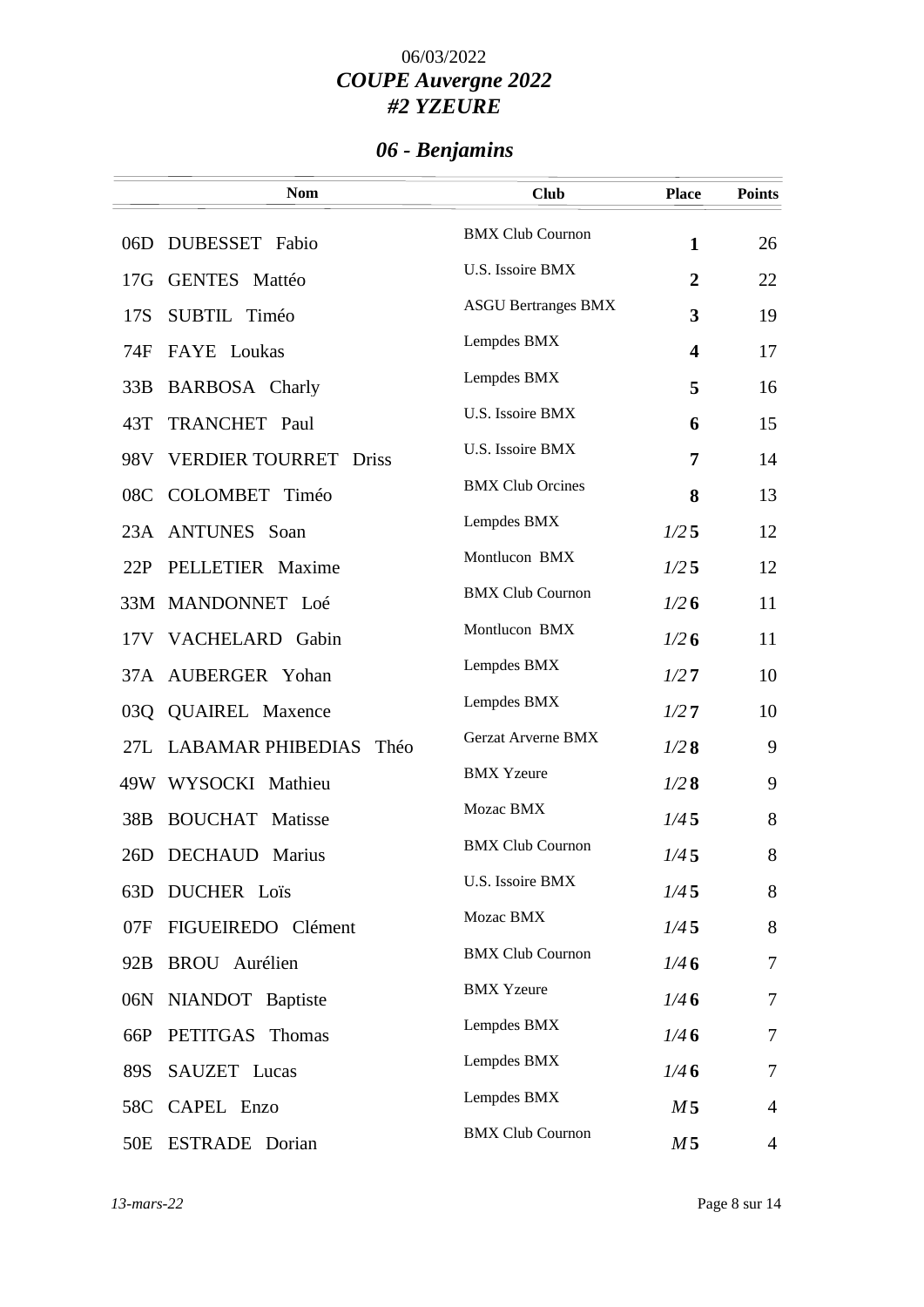# *06 - Benjamins*

| <b>Nom</b>             | <b>Club</b>               | <b>Place</b>   | <b>Points</b> |
|------------------------|---------------------------|----------------|---------------|
| 82G GOT Antoine        | <b>BMX</b> Yzeure         | M 5            | 4             |
| 44L LE PROVOST Antonin | <b>Gerzat Arverne BMX</b> | M <sub>5</sub> | 4             |
| 25M MAITRE Baptiste    | Lempdes BMX               | M 5            | 4             |
| 65M MIHALIC Timothé    | <b>BMX</b> Speed Racing   | M6             | 3             |
| 58R ROY Gabriel        | <b>BMX Yzeure</b>         | M6             | 3             |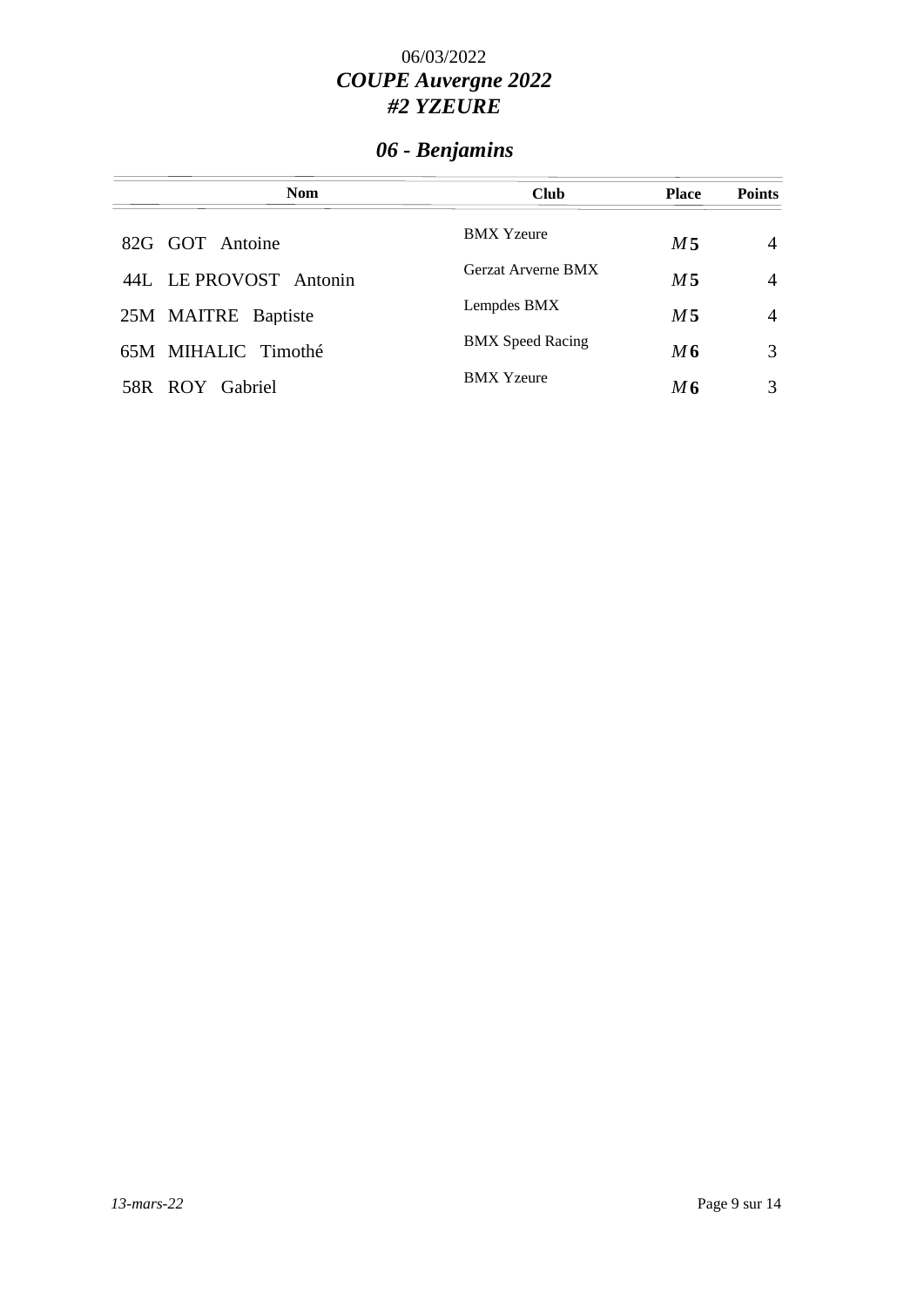### *07 - Minimes*

|                 | <b>Nom</b>                | <b>Club</b>                | <b>Place</b>            | <b>Points</b>  |
|-----------------|---------------------------|----------------------------|-------------------------|----------------|
|                 | 68R ROBERT Lucas          | <b>BMX Club Cournon</b>    | $\mathbf{1}$            | 22             |
| 83B             | <b>BOURLETIAS Kameron</b> | Lempdes BMX                | $\overline{2}$          | 18             |
|                 | 53C CHANIER Zacharie      | Mozac BMX                  | $\mathbf{3}$            | 15             |
|                 | 74C CHARBONNIER Jules     | <b>BMX Yzeure</b>          | $\overline{\mathbf{4}}$ | 13             |
|                 | 48A ARCHIMBAUD Mathias    | Mozac BMX                  | 5                       | 12             |
| 10P             | PETITGAS Mathieu          | Lempdes BMX                | 6                       | 11             |
|                 | 27M MARQUET Lucas         | U.S. Issoire BMX           | 7                       | 10             |
|                 | 32L LECOTONNEC Timéo      | <b>ASGU Bertranges BMX</b> | 8                       | 9              |
| 14B             | <b>BERNARD</b> Max        | <b>BMX Club Orcines</b>    | 1/25                    | 8              |
| 25B             | <b>BOUKHACHBA</b> Amine   | <b>BMX Club Cournon</b>    | 1/25                    | 8              |
| 79P             | PETER Nathan              | Gerzat Arverne BMX         | 1/26                    | $\tau$         |
| 27R             | ROGER Félix               | Montlucon BMX              | 1/26                    | $\overline{7}$ |
| 13B             | <b>BRUGIERE</b> Tao       | Gerzat Arverne BMX         | 1/27                    | 6              |
| 20G             | GOURGOULHON Mathéo        | <b>BMX Club Cournon</b>    | 1/27                    | 6              |
| 88A             | <b>ALLANCHE Lukas</b>     | Gerzat Arverne BMX         | 1/28                    | 5              |
|                 | 47C CHAVE Malo            | Mozac BMX                  | 1/28                    | 5              |
| 71 <sub>B</sub> | <b>BOUCARD</b> Tom        | <b>BMX Club Orcines</b>    | M <sub>5</sub>          | $\overline{4}$ |
|                 | 45D DELHOSTAL Nicolas     | <b>BMX Club Cournon</b>    | M <sub>5</sub>          | $\overline{4}$ |
| 95F             | <b>FOURNIER</b> Calvin    | Mozac BMX                  | M 5                     | $\overline{4}$ |
|                 | 66M MOTOT Quentin         | U.S. Issoire BMX           | M <sub>5</sub>          | $\overline{4}$ |
|                 | 80C CONVERS Gauthier      | Montlucon BMX              | M6                      | 3              |
|                 | 39G GROISNE Arthur        | <b>Gerzat Arverne BMX</b>  | M6                      | 3              |
|                 |                           | <b>BMX</b> Yzeure          |                         |                |
| 27 <sub>O</sub> | <b>OUTY</b> Jules         |                            | M6                      | 3              |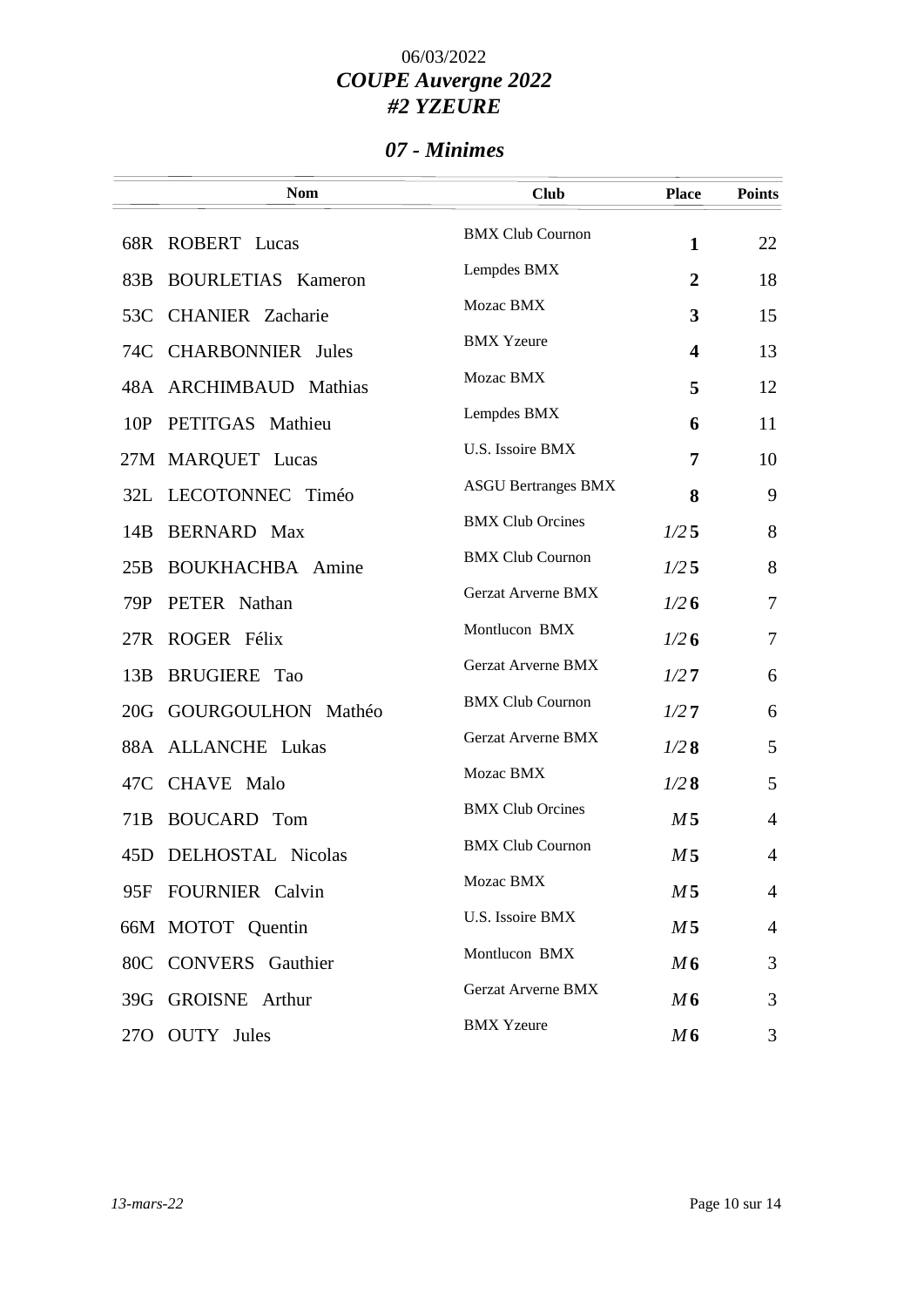## *08 - Minimes Cadettes Junior Filles*

|      | <b>Nom</b>          | <b>Club</b>                | <b>Place</b>   | <b>Points</b> |
|------|---------------------|----------------------------|----------------|---------------|
|      | 828 LANOUE Zoé      | <b>ASGU Bertranges BMX</b> | M1             | 12            |
|      | 79D DE MARTRIN Lisa | <b>BMX Club Orcines</b>    | M <sub>2</sub> | 8             |
| 09B  | BOUCARD Zoé         | <b>BMX Club Orcines</b>    | M <sub>3</sub> | 5             |
| 85B. | BOUCARD Lou         | <b>BMX Club Orcines</b>    | M4             | 3             |
| 53P  | PENARROIAS Clara    | <b>BMX</b> Yzeure          | M 5            | 2             |
| 84D  | DELSAUT<br>Aglaë    | Mozac BMX                  | M6             |               |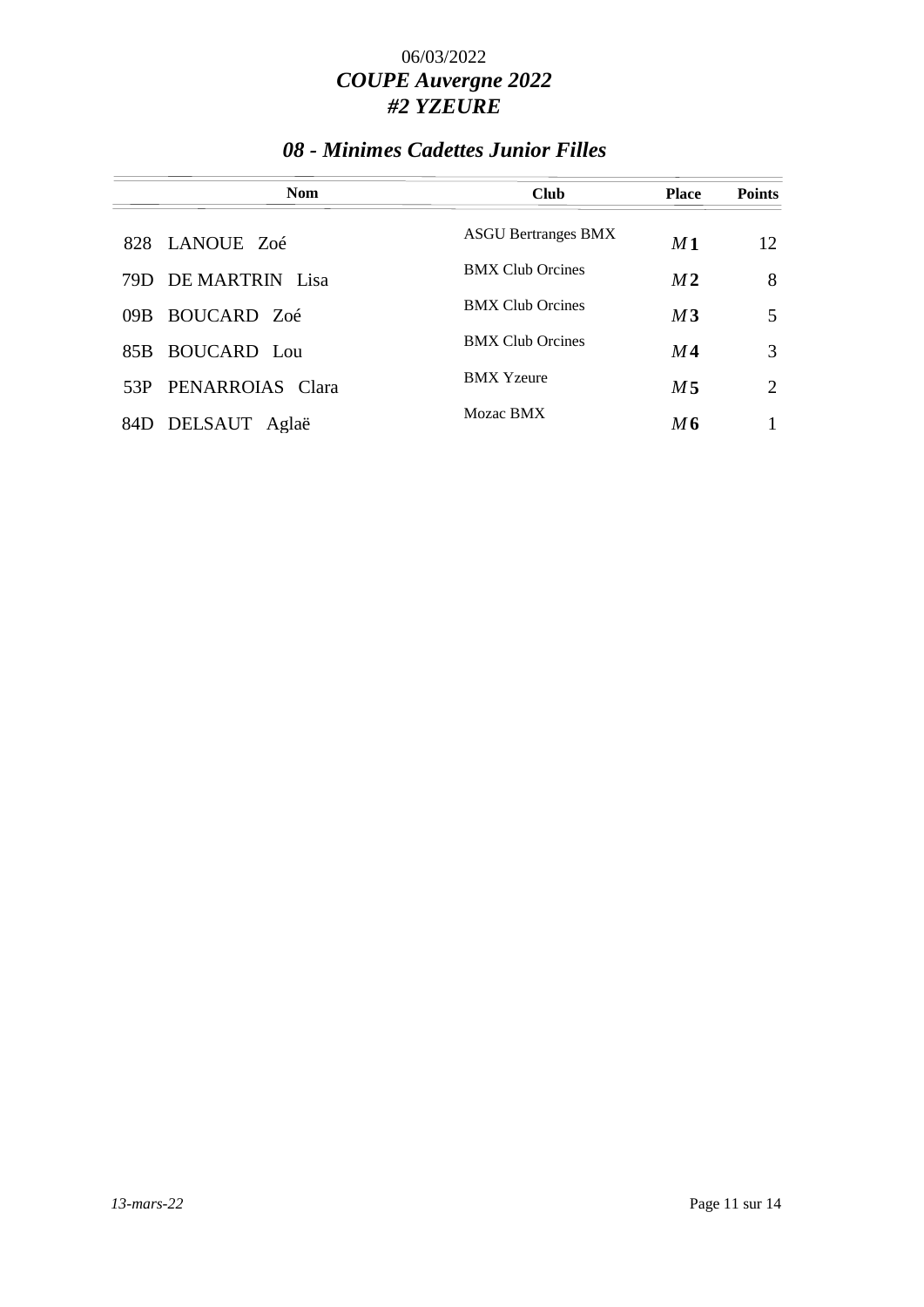### *09 - Cadets*

| <b>Nom</b>                | <b>Club</b>                | <b>Place</b>   | <b>Points</b>  |
|---------------------------|----------------------------|----------------|----------------|
| 88H HEBRARD Baptiste      | Mozac BMX                  | $\mathbf{1}$   | 18             |
| 74B BARQUI DUCH Mathias   | <b>BMX Club Cournon</b>    | 2              | 14             |
| 59A AGIER Thomas          | Mozac BMX                  | 3              | 11             |
| 34A ANDRIEU Lenny         | <b>BMX Club Cournon</b>    | 4              | 9              |
| 66C CELLIER Trystan       | Mozac BMX                  | 5              | 8              |
| 75T TESTUD Aurélien       | <b>BMX Club Cournon</b>    | 6              | $\overline{7}$ |
| 20D DE FREITAS Kylian     | <b>BMX Club Cournon</b>    | 7              | 6              |
| 47C CHABRIER Joshua       | <b>BMX Club Orcines</b>    | 8              | 5              |
| DRESSY Yann<br>90D        | Lempdes BMX                | M <sub>5</sub> | $\overline{4}$ |
| PIGNOT Louis<br>68P       | Lempdes BMX                | M <sub>5</sub> | $\overline{4}$ |
| 98V VRIN Maxime           | <b>ASGU Bertranges BMX</b> | M6             | 3              |
| PENARROIAS Lorenzo<br>52P | <b>BMX</b> Yzeure          | M <sub>7</sub> | $\overline{2}$ |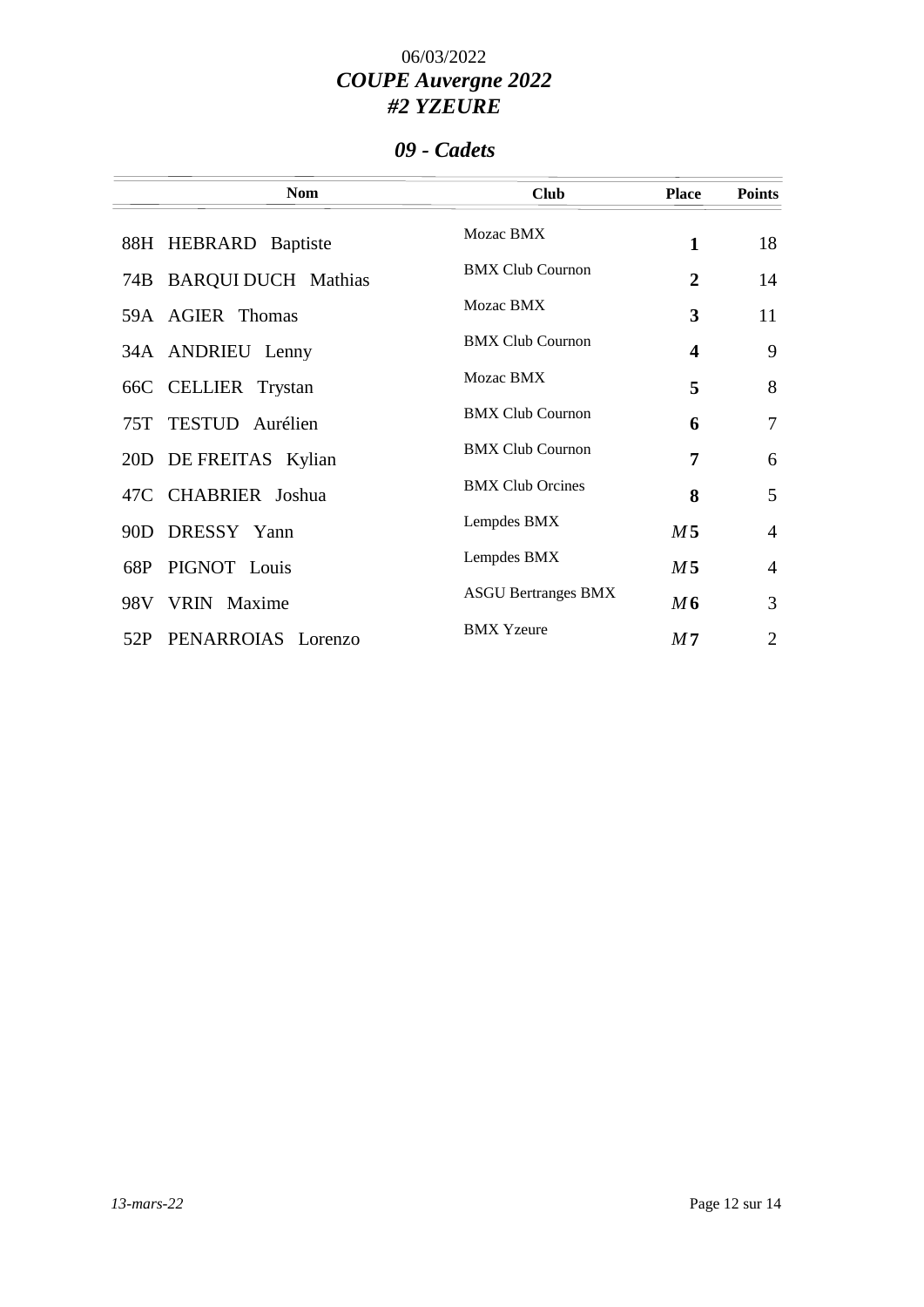# *10 - 17 ans et plus Garçons Filles*

| Nom                            | <b>Club</b>                | <b>Place</b> | <b>Points</b> |
|--------------------------------|----------------------------|--------------|---------------|
| 51M MARCHAND Quentin           | Lempdes BMX                | 1            | 18            |
| <b>SABATIER Billy</b><br>39S   | Lempdes BMX                | 2            | 14            |
| 59L LEGER Julian               | <b>ASGU Bertranges BMX</b> | 3            | 11            |
| 99M MATTIUZZI Alexandre        | <b>BMX Club Orcines</b>    | 4            | 9             |
| PERUGI LANDRE Adrien<br>47P    | Mozac BMX                  | 5            | 8             |
| <b>BERNARD</b> Patrick<br>30B  | <b>BMX Club Orcines</b>    | 6            | 7             |
| <b>TETEFORT</b> Nicolas<br>82T | Lempdes BMX                | 7            | 6             |